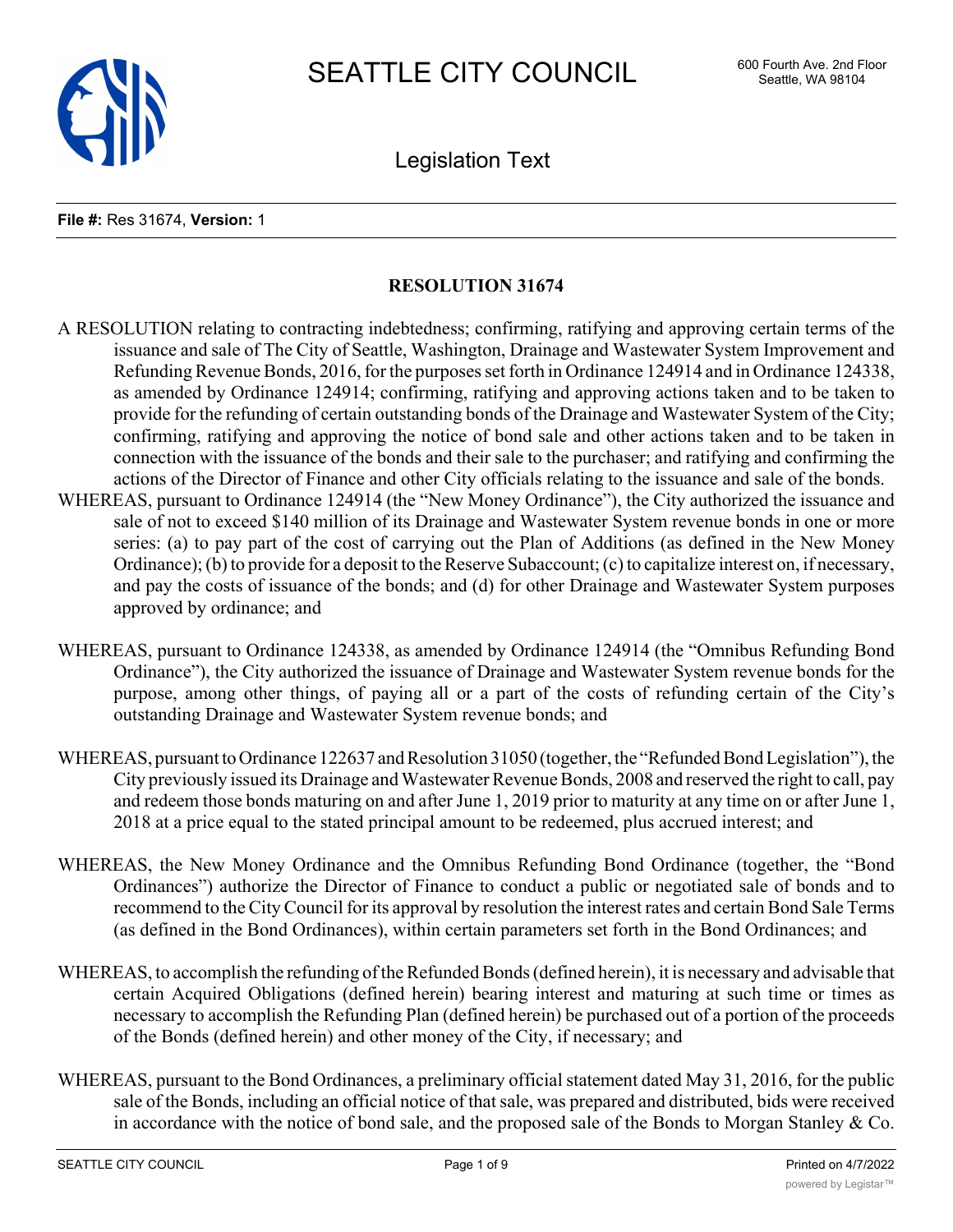LLC has been recommended to the City Council for its approval with the interest rates and other Bond Sale Terms; NOW THEREFORE,

### **BE IT RESOLVED BY THE CITY COUNCIL OF THE CITY OF SEATTLE, THAT:**

**Section 1. Definitions.** The meanings of capitalized terms used and not otherwise defined in this resolution shall be as set forth in the Bond Ordinances. In addition, the following terms as used in this resolution shall have the following meanings:

**"Acquired Obligations"** means those Government Obligations purchased to accomplish the refunding of the Refunded Bonds as identified in and in accordance with the Refunding Trust Agreement.

**"Bond Legislation"** means, collectively, the Bond Ordinances and this resolution.

**"Bond Ordinances"** means, together, the New Money Ordinance and the Omnibus Refunding Bond Ordinance.

**"Bonds"** means the \$160,910,000 aggregate principal amount of Drainage and Wastewater System Improvement and Refunding Revenue Bonds, 2016, issued pursuant to the Bond Legislation.

**"New Money Ordinance"** means Ordinance 124914 passed by the City Council on November 23, 2015. **"New Money Portion"** means that portion of the Bonds identified in the allocation attached to the Tax Certificate to be executed by the Director of Finance as of the Issue Date.

**"Omnibus Refunding Bond Ordinance"** means Ordinance 124338, passed by the City Council on November 25, 2013 (which amended and restated Ordinance 121938, originally passed by the City Council on September 26, 2005 and subsequently amended by Ordinance 122209 (passed by the City Council on September 5, 2006) and Ordinance 122637 (passed by the City Council on March 3, 2008)), as amended by Section 26 of Ordinance 124914, passed by the City Council on November 23, 2015. In accordance with Section 39 of Ordinance 124338, all section references to the Omnibus Refunding Bond Ordinance herein refer to the "clean" version of that legislation attached to Ordinance 124338 as Exhibit C.

**"Purchaser"** means Morgan Stanley & Co. LLC.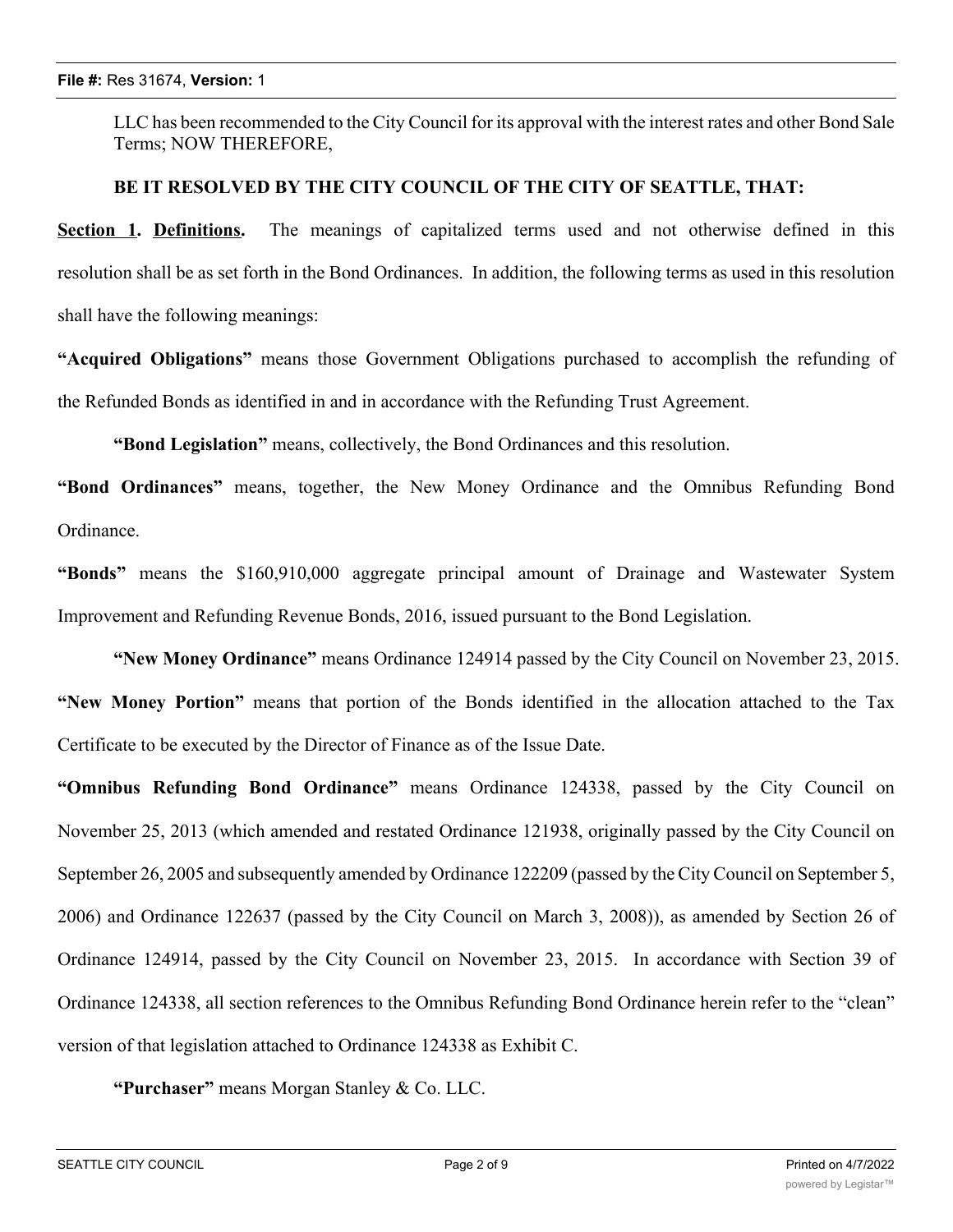**"Refunded Bonds"** means those portions of the City's outstanding Drainage and Wastewater Revenue Bonds, 2008, identified in Exhibit A, which is attached and incorporated by this reference.

**"Refunded Bond Legislation"** means Ordinance 122637 and Resolution 31050, authorizing the issuance of the Refunded Bonds.

**"Refunding Plan"** means the refunding plan for the Refunded Bonds, as set forth in Section 5(d).

**"Refunding Portion"** means that portion of the Bonds identified as such in the allocation attached to the Tax Certificate to be executed by the Director of Finance as of the Issue Date.

**"Refunding Trust Agreement"** means the agreement between the City and a Refunding Trustee and such other parties as may be necessary, providing for the carrying out of the Refunding Plan, in a form acceptable to the Director of Finance.

**"Refunding Trustee"** means the financial institution selected by the Director of Finance to serve as refunding trustee or escrow agent under the Refunding Trust Agreement, or its successors.

**Section 2. Sale and Delivery of Bonds.** The City finds that the sale of the Bonds to the Purchaser at the interest rates and pursuant to the Bond Sale Termsset forth in the Bond Legislation, the Official Notice of Bond Sale, attached as Exhibit B, and the bid information attached as Exhibit C (which includes a summary of the true interest cost associated with each bid and a printed version of all the electronic bids for the Bonds, including the electronic bid of the Purchaser), is in the City's best interest and therefore confirms, ratifies and approves the award of the Bonds to the Purchaser.

**Section 3. Approval of Bond Sale Terms.** In accordance with Section 5 of the New Money Ordinance and Section 4 of the Omnibus Refunding Bond Ordinance, the following Bond Sale Terms are approved:

**(a) Principal Amount.** The Bonds shall be issued in the aggregate principal amount of \$160,910,000. The allocation of the Bonds to the New Money Portion and the Refunding Portion shall be as set forth in the allocation attached to the Tax Certificate executed by the Director of Finance as of the Issue Date.

**(b) Date or Dates.** Each Bond shall be dated its Issue Date, which date shall be any date selected by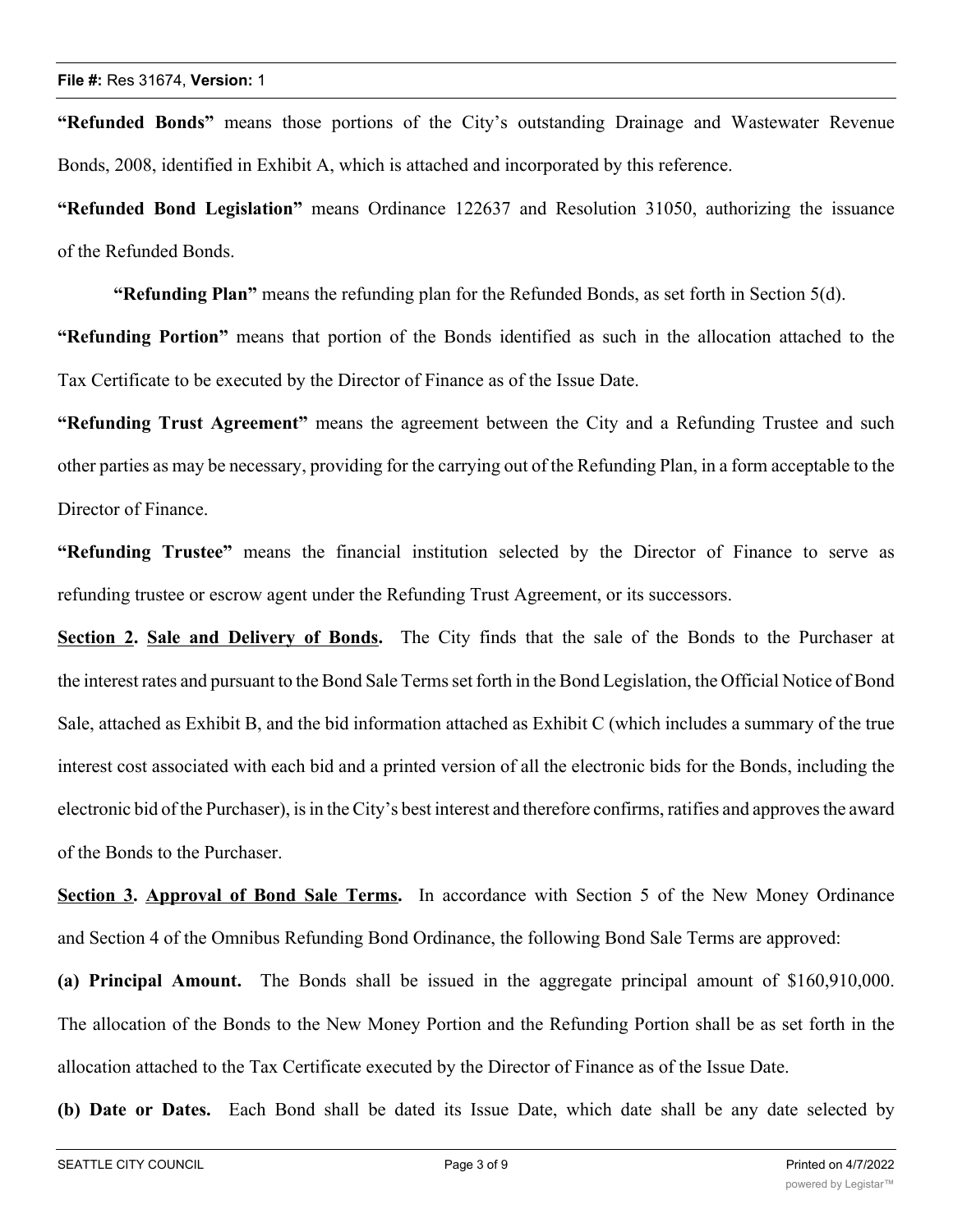the Director of Finance that is not later than December 31, 2018.

**(c) Denominations.** The Bonds shall be issued in Authorized Denominations, as set forth in the Bond Ordinances.

**(d) Interest Rates; Payment Dates.** Each Bond shall bear interest at fixed rates per annum, as shown below, computed on the basis of a 360-day year of twelve 30-day months, from the Issue Date or from the most recent date with respect to which interest has been paid or duly provided for, whichever is later. Interest shall be payable on the first day of each April and October, commencing October 1, 2016. Principal shall be payable at maturity (and on mandatory redemption dates in the amounts set forth in subsection (f)) in principal amounts on October 1, 2016 and on April 1 for each maturity thereafter, as follows:

| Principal     | <b>Interest Rate</b> |           |             | Interest                          |
|---------------|----------------------|-----------|-------------|-----------------------------------|
| Amount        |                      | (April 1) | Amount      | Rate                              |
| 210,000<br>S. | 5.00%                | 2030      | \$6,230,000 | 4.00%                             |
| 1,570,000     | 5.00                 | 2031      | 6,485,000   | 4.00                              |
| 1,650,000     | 5.00                 | 2032      | 6,745,000   | 4.00                              |
| 3,725,000     | 5.00                 | 2033      | 7,020,000   | 4.00                              |
| 3,910,000     | 5.00                 | 2034      | 7,310,000   | 4.00                              |
| 4,115,000     | 5.00                 | 2035      | 7,610,000   | 4.00                              |
| 4,325,000     | 5.00                 | 2036      | 7,920,000   | 4.00                              |
| 4,545,000     | 5.00                 | 2037      | 8,245,000   | 4.00                              |
| 4,775,000     | 5.00                 | 2038      | 8,575,000   | 4.00                              |
| 5,025,000     | 5.00                 | 2039      | 4,160,000   | 4.00                              |
| 5,250,000     | 4.00                 | ***       | ***         | ***                               |
| 5,500,000     | 5.00                 | 2041      | 8,835,000   | 4.00                              |
| 5,755,000     | 4.00                 | ***       | ***         | ***                               |
| 5,985,000     | 4.00                 | 2046      | 25,435,000  | 4.00                              |
|               | <b>Maturity Date</b> |           |             | <b>Maturity Date</b><br>Principal |

**(e) Final Maturity.** The final maturity of the Bonds is April 1, 2046.

## **(f) Redemption Rights.**

(i) Optional Redemption. The Bonds maturing on and before April 1, 2026, are not subject to redemption prior to maturity. The City reserves the right and option to redeem Bonds maturing on and after April 1, 2027, prior to their stated maturity dates at any time on or after April 1, 2026, as a whole or in part, at a price equal to the principal amount to be redeemed plus accrued interest to the date fixed for redemption.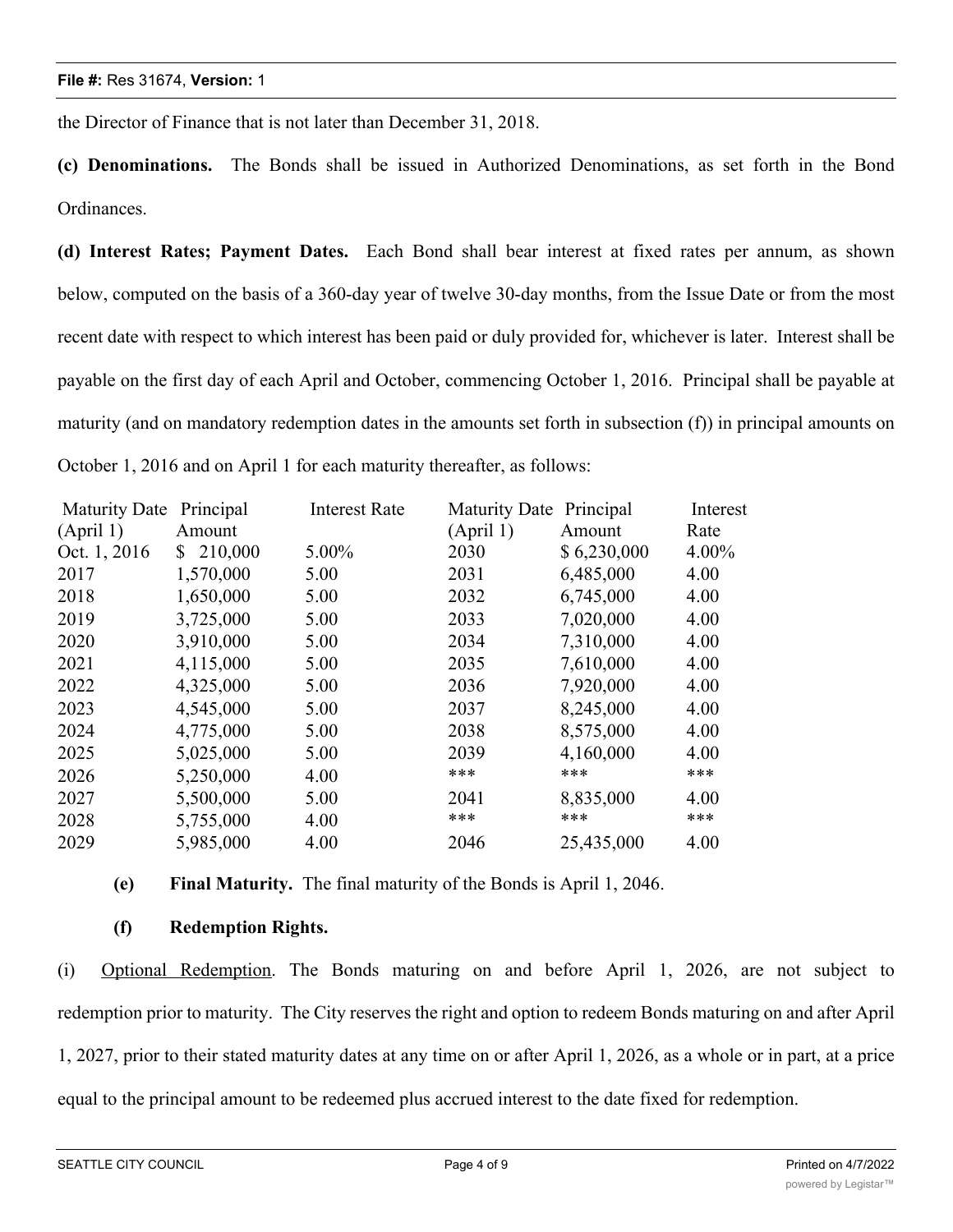### **File #:** Res 31674, **Version:** 1

(ii) Mandatory Redemption. Bonds maturing in the years 2041 and 2046 are designated as Term Bonds and, if not redeemed under the optional redemption provisions set forth above or purchased in the open market under the provisions set forth in the Bond Ordinances, shall be called for redemption in accordance with the Bond Ordinances at a price equal to the principal amount to be redeemed plus accrued interest on April 1 in the years and amounts as follows:

2041 Term Bond Mandatory Redemption Mandatory Redemption Year Amount 2040 \$4,330,000 2041\* 4,505,000 \*Maturity

#### 2046 Term Bond

|           | Mandatory Redemption Mandatory Redemption |
|-----------|-------------------------------------------|
| Year      | Amount                                    |
| 2042      | \$4,690,000                               |
| 2043      | 4,880,000                                 |
| 2044      | 5,080,000                                 |
| 2045      | 5,285,000                                 |
| $2046*$   | 5,500,000                                 |
| *Maturity |                                           |

If a Term Bond is redeemed under the optional redemption provisions or defeased or purchased by the City and surrendered for cancellation, the principal amount of that Term Bond so redeemed, purchased, or defeased (irrespective of its actual redemption or purchase price) shall be credited against one or more scheduled mandatory redemption installments for that Term Bond in accordance with the Bond Ordinances.

**(g) Price.** The purchase price for the Bonds is \$184,749,787.61, representing the aggregate principal amount of the Bonds, plus an original issue premium and less underwriter's discount.

**(h) Other Terms and Conditions.** The following terms and conditions, along with those additional Bond Sale Terms set forth in the Official Notice of Bond Sale, are ratified, confirmed and approved in all respects:

(1) The average expected life of the capital facilities to be financed with the proceeds of the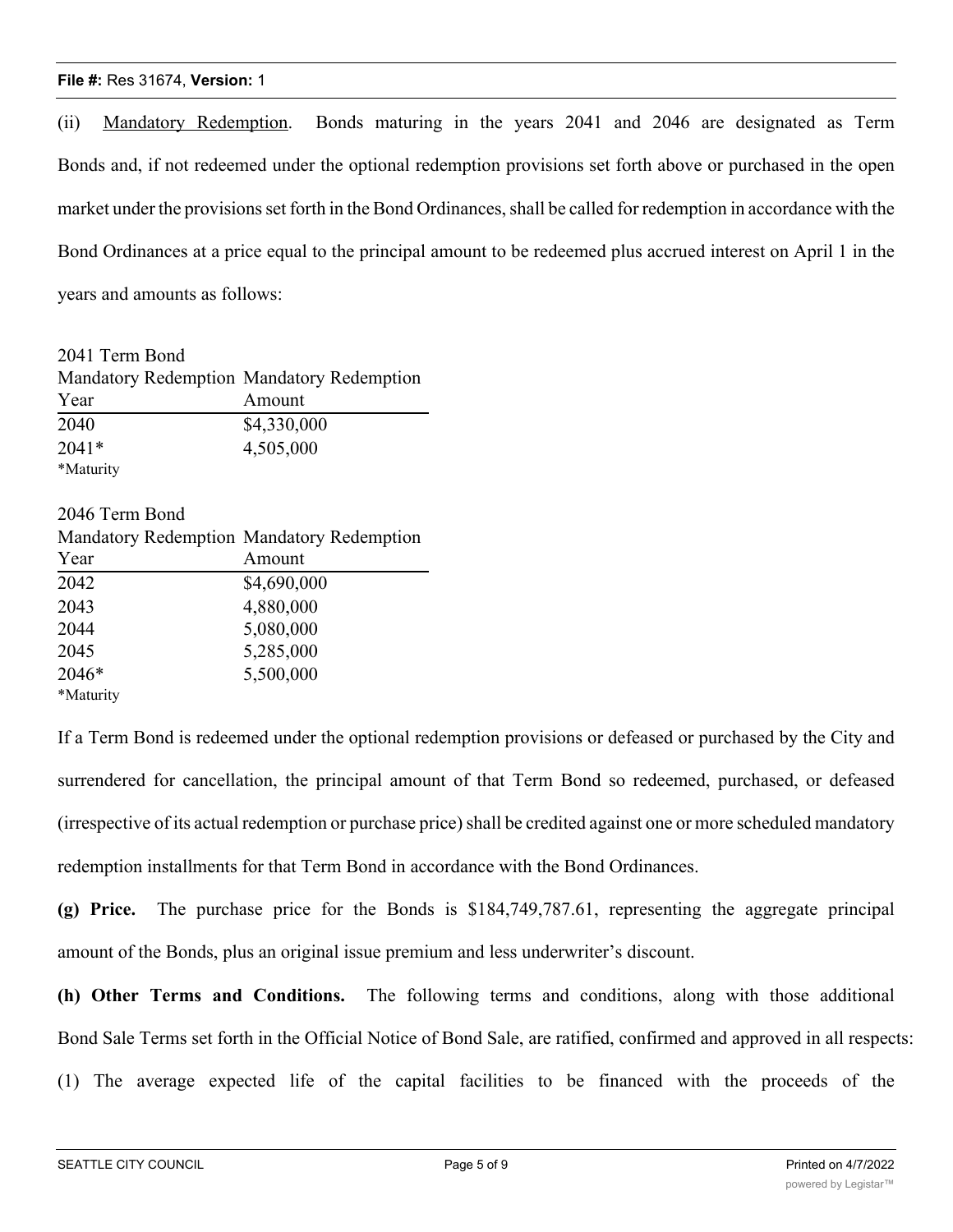New Money Portion exceeds the weighted average maturity of the New Money Portion allocated to financing those capital facilities.

(2) The Parity Conditions have been met or satisfied to allow the Bonds to be issued as Parity Bonds.

(3) The City Council has had due regard for the cost of maintenance and operation of the Drainage and Wastewater System in creating the Parity Bond Account and in fixing the amounts to be paid into it, and is not setting aside into the Parity Bond Account a greater amount than in its judgment, based on rates established from time to time, will be available over and above such cost of maintenance and operation.

(4) The Bond Sale Terms do not provide for any bond insurance or other credit enhancement, or for interest rate swaps, caps, floors or other similar hedging devices, at the expense or direction of the City. (5) Proceeds of the New Money Portion will be deposited into the Reserve Subaccount to satisfy

the Reserve Requirement in accordance with Section 4(a).

(6) Terms and covenants relating to federal tax matters are as set forth in Section 6.

**Section 4. Use of Bond Proceeds.** The principal proceeds of the Bonds received by the City shall be allocated as set forth in the Tax Certificate to be executed by the Director of Finance as of the Issue Date and shall be deposited immediately upon receipt, as set forth below. The amounts necessary to pay the costs of issuance of the Bonds shall be allocated among the various purposes in accordance with the allocation set forth in the Tax Certificate executed by the Director of Finance as of the Issue Date.

**(a) New Money Portion.** The principal proceeds of the sale of the New Money Portion shall be deposited (i) in the funds, accounts or subaccounts as determined by the Director of Finance as necessary to pay costs of the Plan of Additions, the costs of issuing the New Money Portion of the Bonds and for such other purposes as may be approved by ordinance; and (ii) into the Reserve Subaccount an amount sufficient to fund the amount necessary to satisfy the Reserve Requirement.

**(b) Refunding Portion.** The principal proceeds of the sale of the Refunding Portion shall be deposited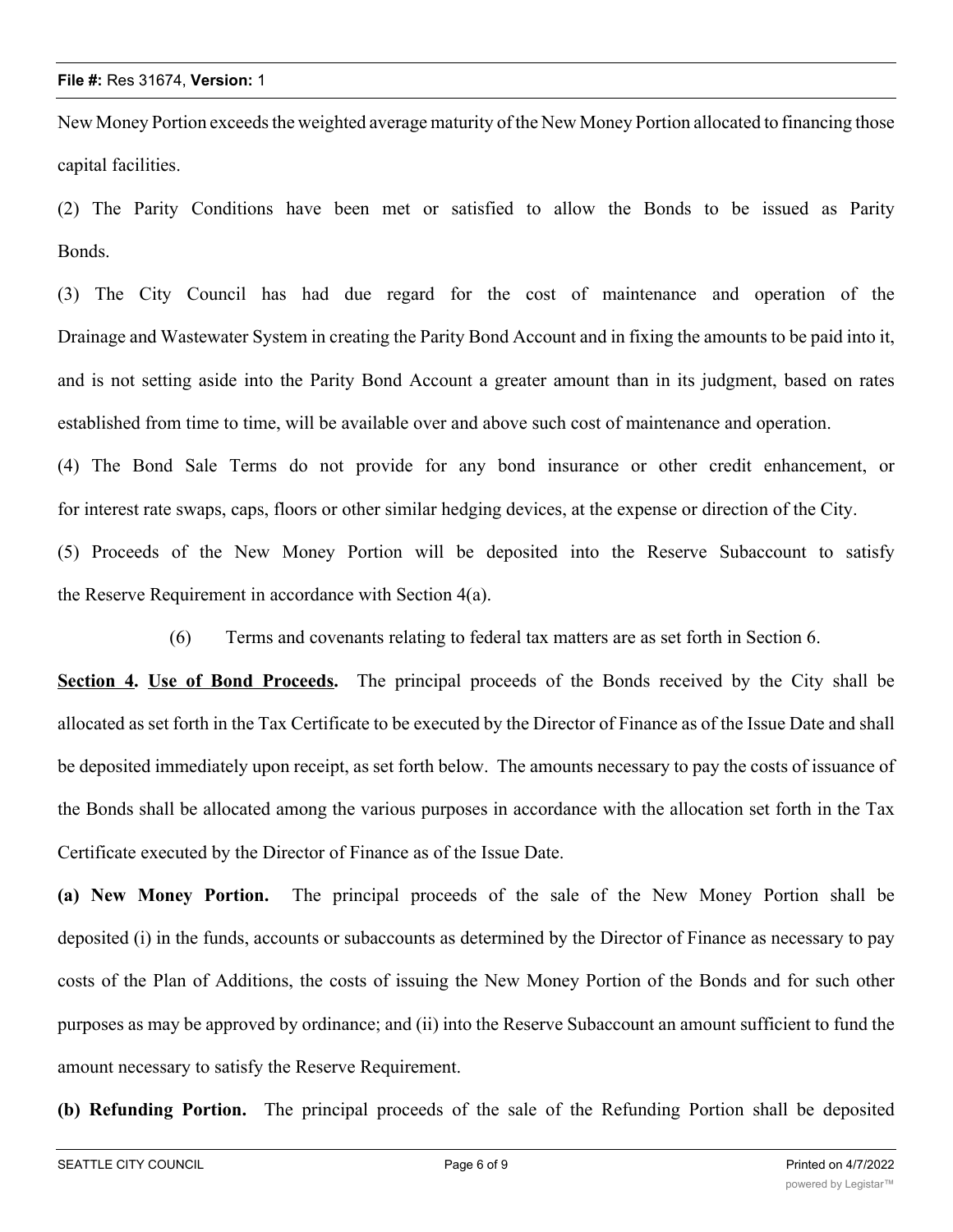#### **File #:** Res 31674, **Version:** 1

immediately upon the receipt thereof with the Refunding Trustee and shall be used to carry out the Refunding Plan, including discharging the obligations of the City relating to the Refunded Bonds under the Refunded Bond Legislation. The Refunding Plan shall be as set forth in the Refunding Trust Agreement and Section 5(d). The Director of Finance shall determine, in his sole discretion, whether the portion of the sale proceeds of the Refunding Portion necessary for payment of costs of issuance and administrative costs of the refunding shall be (i) deposited into a fund, account or subaccount to be paid directly by the City, or (ii) deposited with the Refunding Trustee, who shall be directed to pay such costs as part of the Refunding Plan.

### **Section 5. Provisions for Refunding.**

**(a) Findings With Respect to Refunding**. The City Council finds that the issuance of the Refunding Portion at this time will effect a savings to the City and is in the best interest of the City and its Drainage and Wastewater System ratepayers and in the public interest. In making such finding, the City Council has given consideration to the fixed maturities allocated to the Refunding Portion and the Refunded Bonds, the costs of issuance of the Refunding Portion and the known earned income from the investment of the amounts deposited with the Refunding Trustee pending payment and redemption of the Refunded Bonds. The City Council further finds that the money to be deposited with the Refunding Trustee will discharge and satisfy the obligations, pledges, charges, trusts, covenants, and agreements of the City under the Refunded Bond Legislation, and that the Refunded Bonds shall no longer be deemed to be outstanding under the Refunded Bond Legislation immediately upon the deposit of such money with the Refunding Trustee.

**(b) Call for Redemption of the Refunded Bonds**. The City authorizes the Director of Finance to call for redemption on June 1, 2018, all of the Refunded Bonds at a price of 100% of the principal amount to be redeemed, plus accrued interest to the date set for redemption. Such call for redemption shall be irrevocable after the Issue Date. The date on which the Refunded Bonds are called for redemption is the first date on which the Refunded Bonds may be called. The City authorizes and directs the Director of Finance to give or cause to be given such notices as required, at the times and in the manner required, pursuant to the Refunded Bond Legislation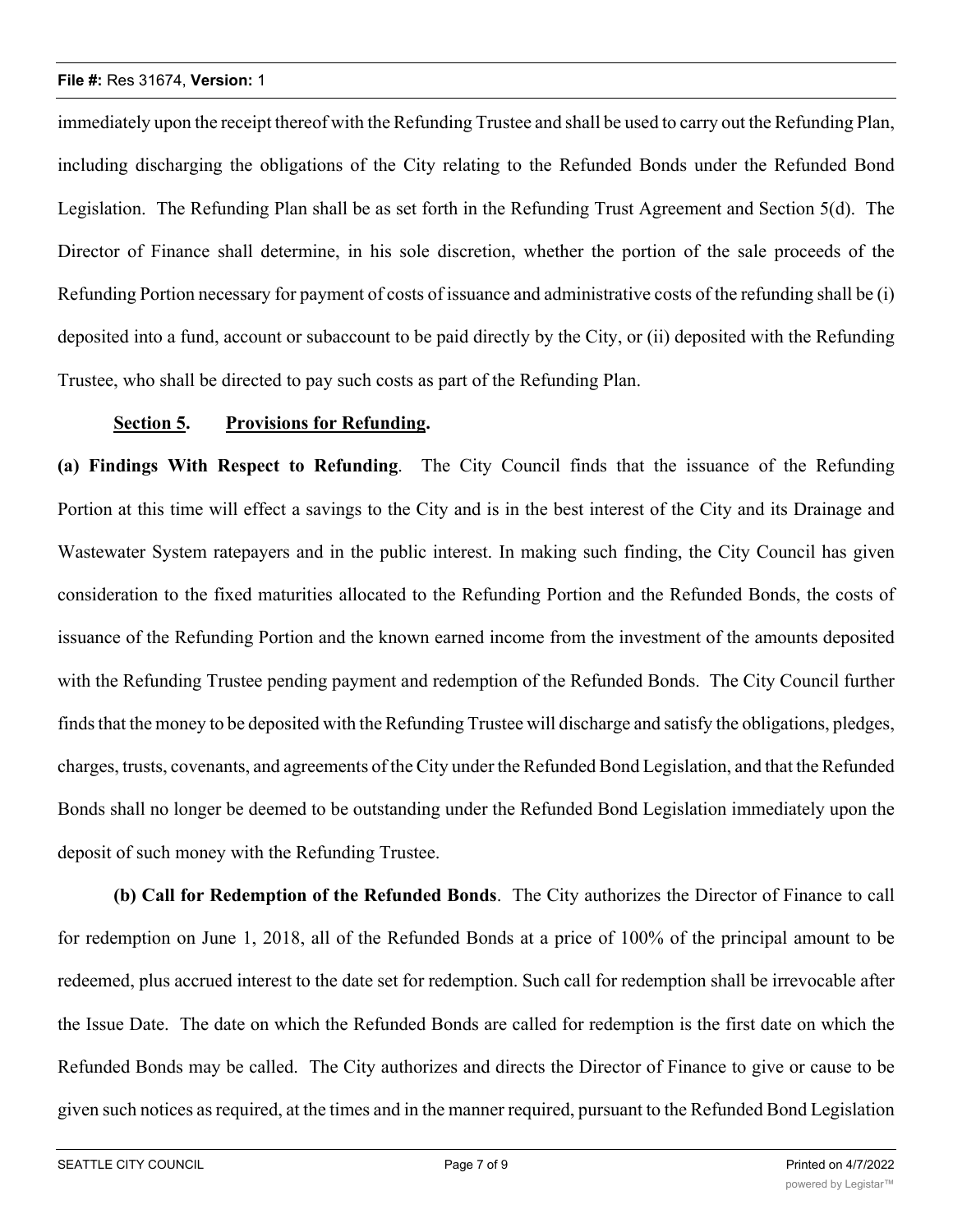in order to effect the redemption prior to the maturity of the Refunded Bonds.

**(c) Refunding Trust Agreement**. The Director of Finance is authorized and directed to appoint the

Refunding Trustee and to execute a Refunding Trust Agreement, in form and substance acceptable to him,

consistent with Section 12 of the Omnibus Refunding Bond Ordinance.

**(d) Refunding Plan**. The Refunding Plan is approved substantially as follows, with such alterations as

may be set forth in the Refunding Trust Agreement, all as the Director of Finance deems necessary or appropriate:

- (i) On the Issue Date, certain proceeds of the Refunding Portion shall be deposited with the Refunding Trustee in an amount sufficient to purchase the Acquired Obligations.
- (ii) The Refunding Trustee shall hold the maturing principal of and interest on the Acquired Obligations in a refunding trust account, and shall apply such money, together with other money held in that account, to the payment of the principal of and interest on the Refunded Bonds when due up to and including the date set for redemption.
- (iii) On the date set for redemption of the Refunded Bonds, the Refunding Trustee shall call, pay, and redeem all of the Refunded Bonds at a price equal to the principal amount to be redeemed, plus accrued interest to that date.
- (iv) The costs of carrying out the Refunding Plan and the costs of issuance of the Refunding Portion of the Bonds may be paid either by the City directly or from the amounts held by the Refunding Trustee, as directed by the Director of Finance in his discretion.

**Section 6. Federal Tax Matters.** The Bonds shall be issued as Tax-Exempt Bonds, in accordance with

Section 22(a) of the New Money Ordinance and Section 23(a) of the Omnibus Bond Refunding Ordinance.

**Section 7. General Authorization.** The Mayor and the Director of Finance and each of the other appropriate officers of the City are each authorized and directed to do everything as in their judgment may be necessary, appropriate or desirable in order to carry out the terms and provisions of, and complete the transactions contemplated by, the Bond Ordinances and this resolution.

**Section 8. Severability.** The provisions of this resolution are declared to be separate and severable. If a court of competent jurisdiction, all appeals having been exhausted or all appeal periods having run, finds any provision of this resolution to be invalid or unenforceable as to any person or circumstance, such offending provision shall, if feasible, be deemed to be modified to be within the limits of enforceability or validity. However,